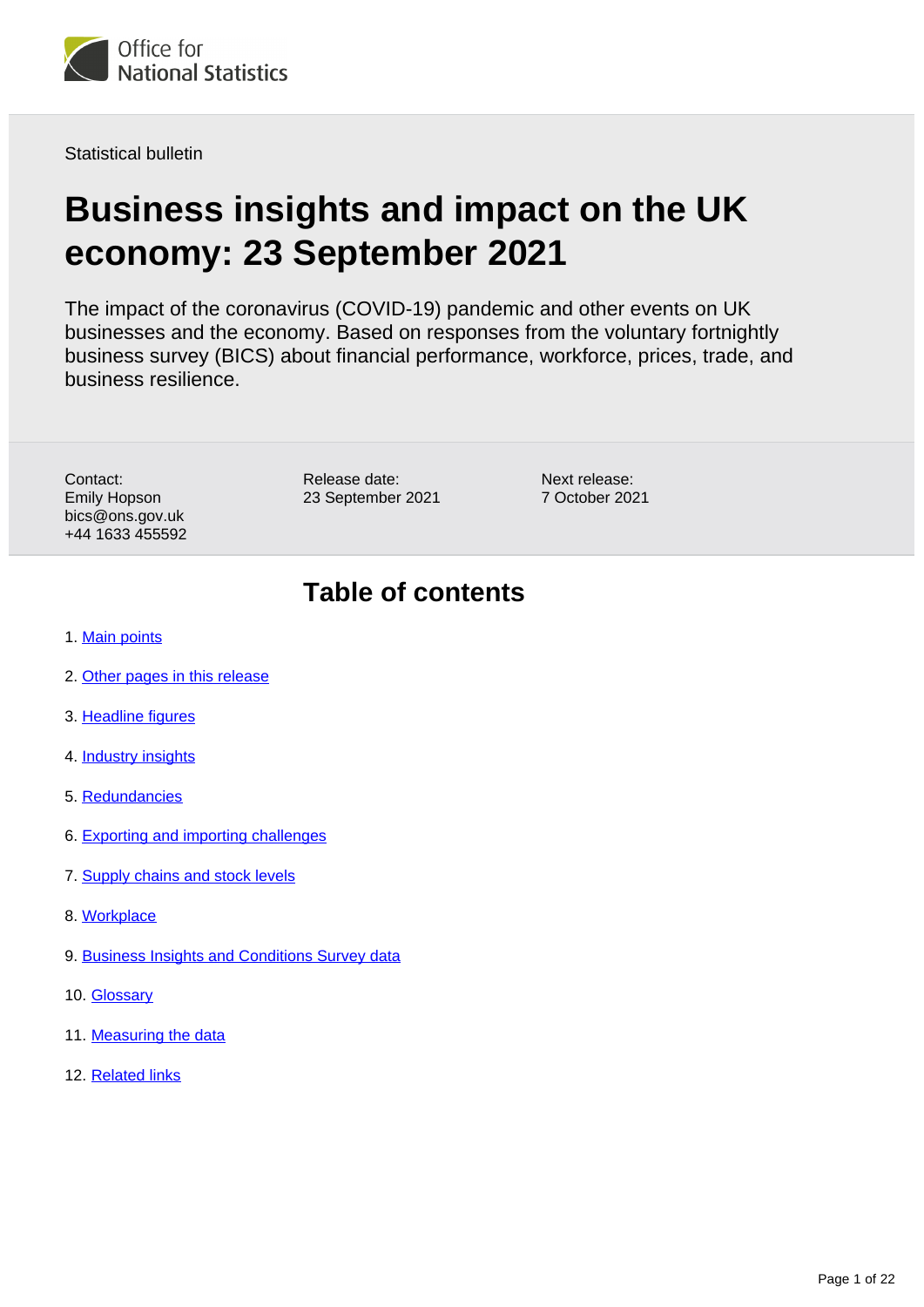## <span id="page-1-0"></span>**1 . Main points**

- The proportion of businesses currently trading has remained broadly stable since June 2021 and reached 90% in early September 2021, while the proportion of currently trading businesses whose turnover has not been affected compared to normal expectations has continued to steadily increase, to a high of 53% in late August 2021.
- The proportion of businesses' workforce reported to be on full or partial furlough remained broadly unchanged throughout August 2021 at 6% (representing a provisional approximate range of between 1.3 to 1.7 million people).
- In early September 2021, 2% of all businesses not permanently stopped trading expect to make some redundancies in the next three months; in the other service activities industry (covering the hairdressing and other beauty treatment industry), 16% of employees were on furlough and 20% of employers in that industry expect to make some of their workforce redundant in the next three months.
- Of businesses not permanently stopped trading, 6% expect employees to return to their normal place of work in the next month; 4% of businesses do not expect their employees to return to their normal place of work at all, with the percentage being highest (13%) in the information and communications industry.
- Among businesses where employees are expected to return to their normal place of work, 52% said the main considerations on deciding who should return were both business need and employee preference, whereas 32% stated business need only.
- In late August 2021, almost one in five businesses were either not able to get the materials, goods or services they needed from within the UK, or changed suppliers or found alternative solutions to do so; the percentage was highest in the construction industry (36%).
- There has been an ongoing fall in the proportion of businesses saying they have not been able to import or have imported less than normal, although more than 60% of importing businesses continue to state that they have faced challenges importing.

## <span id="page-1-1"></span>**2 . Other pages in this release**

More commentary on the impacts of the coronavirus (COVID-19) pandemic on the UK economy and society is available on the following pages:

- [Economic activity and social change in the UK, real-time indicators](https://www.ons.gov.uk/economy/economicoutputandproductivity/output/bulletins/economicactivityandsocialchangeintheukrealtimeindicators/latest)
- [Coronavirus and the social impacts on Great Britain](https://www.ons.gov.uk/peoplepopulationandcommunity/healthandsocialcare/healthandwellbeing/bulletins/coronavirusandthesocialimpactsongreatbritain/latest)

#### **More about economy, business and jobs**

- All ONS analysis, summarised in our [economy, business and jobs roundup.](https://www.ons.gov.uk/economy/economicoutputandproductivity/output/articles/ukeconomylatest/2021-01-25)
- Explore the latest trends in employment, prices and trade in our [economic dashboard.](https://www.ons.gov.uk/economy/nationalaccounts/articles/dashboardunderstandingtheukeconomy/2017-02-22)
- View [all economic data](https://www.ons.gov.uk/economy/datalist?filter=datasets).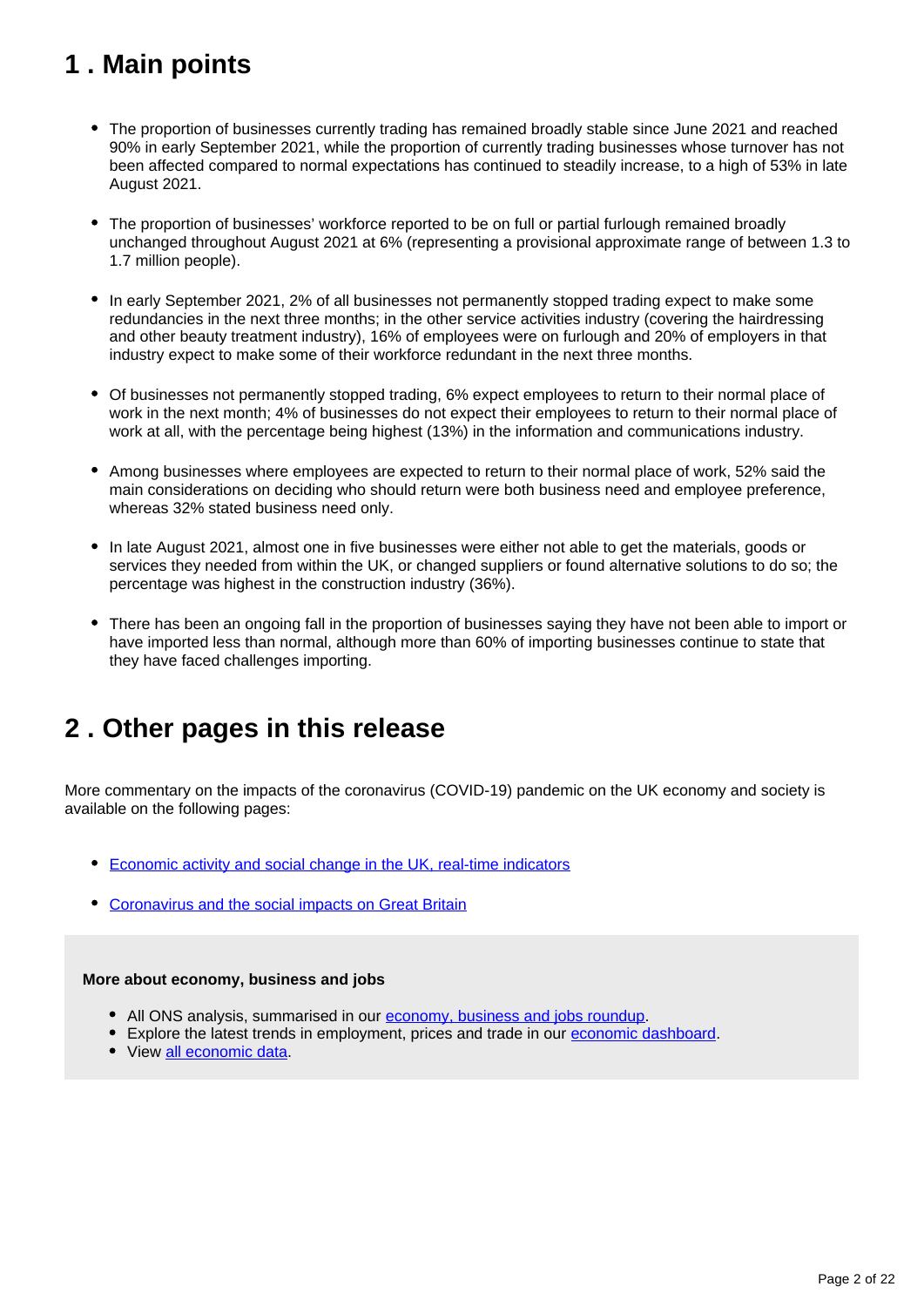## <span id="page-2-0"></span>**3 . Headline figures**

The data presented here are final results from Wave 39 of the Business Insights and Conditions Survey (BICS), which was live for the period 6 September to 19 September 2021.

For questions regarding the last two weeks, businesses were asked for their experience for the reference period 23 August to 5 September 2021.

These dates should be kept in mind in relation to the easing of coronavirus (COVID-19) restrictions. In England all closed sectors of the economy opened in June 2021, but some regional variations across the UK still apply. Dependent on the location and date when the business responded, the easing of restrictions could have had an impact on the estimates.

For experimental single-site weighted regional estimates up to Wave 34 (28 June to 11 July 2021), please see [Understanding the business impacts of local and national restrictions, UK: July 2021.](https://www.ons.gov.uk/businessindustryandtrade/business/businessservices/articles/businessinsightsandimpactontheukandsubnationaleconomy/july2021)

#### **Figure 1: Headline figures from the Business Insights and Conditions Survey**

#### **Notes:**

- 1. Final weighted results, Wave 7 to Wave 39 of the Office for National Statistics' (ONS') Business Insights and Conditions Survey (BICS).
- 2. Data are plotted in the middle of the two-week period of each wave.
- 3. Trading status: for presentational purposes, currently trading categories and paused trading categories have been combined.
- 4. Business resilience: for presentational purposes, cash reserves categories between zero and three months have been combined, and the option "Not sure" has been removed. Data for Wave 38 is not available as the question was rotated out of the questionnaire and so it is compared with Wave 37.
- 5. Financial performance: for presentational purposes, decreased turnover categories and increased turnover categories have been combined, and the option "Not sure" has been removed.
- 6. Workforce: for presentational purposes, the options "Made permanently redundant", "On sick leave or not working due to coronavirus (COVID-19), self-isolation or quarantine" and "Other" have been removed. From Wave 33, the response options for this question were updated but this should not have had an effect on the percentages displayed here.
- 7. Financial performance and Workforce: Businesses were asked for their experiences for the reference period. However, for questions regarding the last two weeks, businesses may respond from the point of completion of the questionnaire.

#### **Download the data**

#### [.xlsx](https://www.ons.gov.uk/visualisations/dvc1587/dashboard/datadownload.xlsx)

The percentage of businesses currently trading was 90% in early September 2021. This figure has remained broadly stable since late June 2021, following an increase from 71% in January 2021.

Businesses currently trading were asked how their turnover compared with normal expectations for this time of year. The survey found: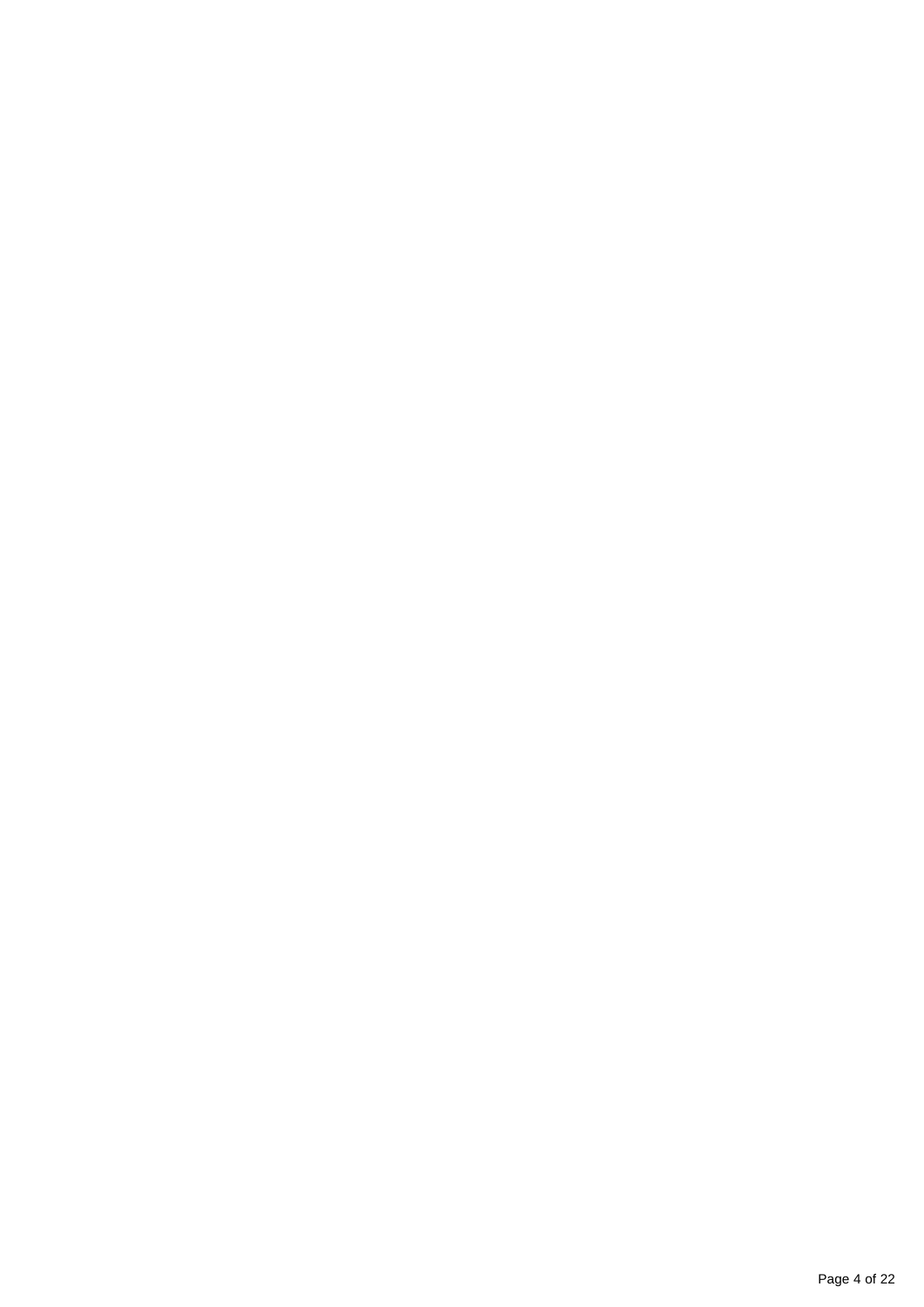- 26% of businesses reported a decrease in turnover compared with normal expectations for this time of year, down from 28% two weeks earlier
- 6% of businesses reported an increase in turnover compared with normal expectations for this time of year, broadly unchanged from two weeks earlier
- 53% of businesses reported no effect to turnover compared with normal expectations for this time of year, up from 51% two weeks earlier

The proportion of businesses' workforce reported to be on full or partial furlough leave (the HM Revenue and Customs (HMRC) Coronavirus Job Retention Scheme (CJRS)) remained unchanged throughout August 2021 at 6% (representing a provisional approximate range of between 5% to 7% of businesses' workforce).

The estimated 6% of businesses' workforce reported to be on full or partial furlough leave in late August 2021 suggests that approximately 1.3 to 1.7 million people were furloughed within the industries surveyed in BICS. Of the workforce reported to be on furlough a higher proportion were partially furloughed than fully furloughed, with 2% of the workforce (approximately 0.3 to 0.8 million people) reported to be fully furloughed. The furlough scheme is set to end on 30 September 2021.

The BICS estimate of the number of employees on furlough is based on multiplying the BICS weighted furlough proportions by the number of eligible employments<sup>1</sup> published in the HMRC CJRS official statistics, for only those industries covered by the BICS sample (exclusions from BICS are agriculture, public administration and defence, public provision of education and health and finance and insurance). Therefore, the BICS estimate is not fully representative of the true number of employees on furlough.

Figure 2 shows the relationship between the BICS estimates of not permanently stopped trading, and currently trading businesses in comparison to the [HMRC's CJRS official statistics,](https://www.gov.uk/government/collections/hmrc-coronavirus-covid-19-statistics) up to 31 July 2021.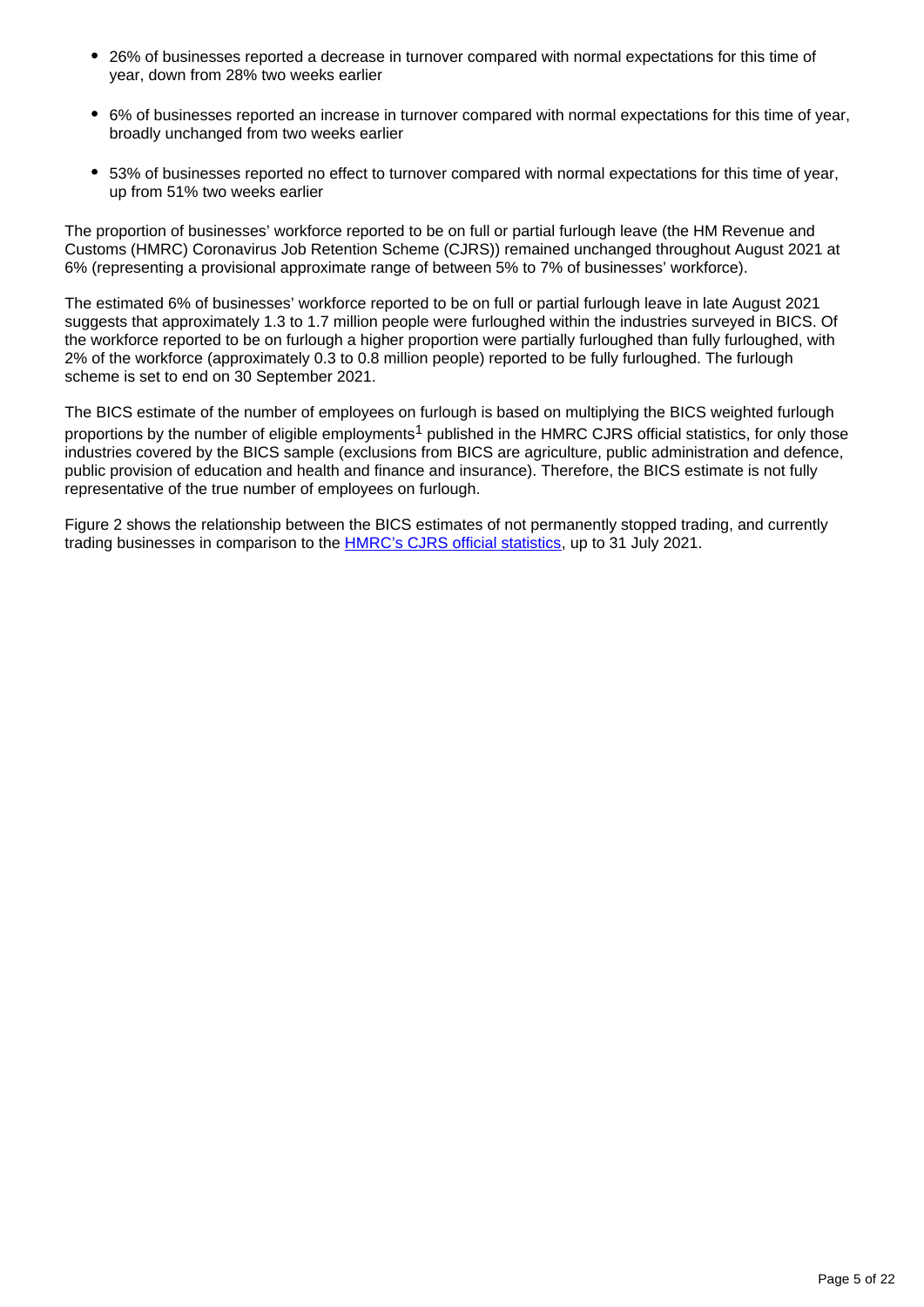#### **Figure 2: Comparison between Coronavirus Job Retention Scheme official statistics and Business Insights and Conditions Survey estimates on proportions of the workforce on furlough**

#### **Proportion of workforce on furlough, broken down by Wave, UK, 23 March 2020 to 5 September 2021**

Figure 2: Comparison between Coronavirus Job Retention Scheme official statistics and Business Insights and Conditions Survey estimates on proportions of the workforce on furlough

Proportion of workforce on furlough, broken down by Wave, UK, 23 March 2020 to 5 September 2021



#### **Source: HM Revenue and Customs – Coronavirus Job Retention Scheme statistics and Office for National Statistics – Business Insights and Conditions Survey**

- 1. Final unweighted results, Wave 2 to Wave 6, and final weighted results, Wave 7 to Wave 39, of the Office for National Statistics' (ONS') Business Insights and Conditions Survey (BICS); businesses not permanently ceased trading.
- 2. Coronavirus Job Retention Scheme (CJRS) official statistic's estimates for July 2021 are provisional and subject to revision. Finalised June 2021 statistics and provisional statistics for July 2021 were published on 9 September 2021.
- 3. Only industries included in the BICS samples are included in the "CJRS Statistics: BICS Industries only" series.
- 4. An "employment" in the HMRC CJRS Official Statistics is defined as anyone who meets the scheme criteria set out within the published guidance, and data comes from the whole population of HMRC CJRS claims (those applied) and PAYE Real Time Information systems (RTIs).
- 5. The CJRS official statistic's proportion furloughed is an average of the number of employments furloughed over the two-week BICS reference period, divided by the total eligible employments.
- 6. The dates used in the plot are for the middle of each BICS Wave.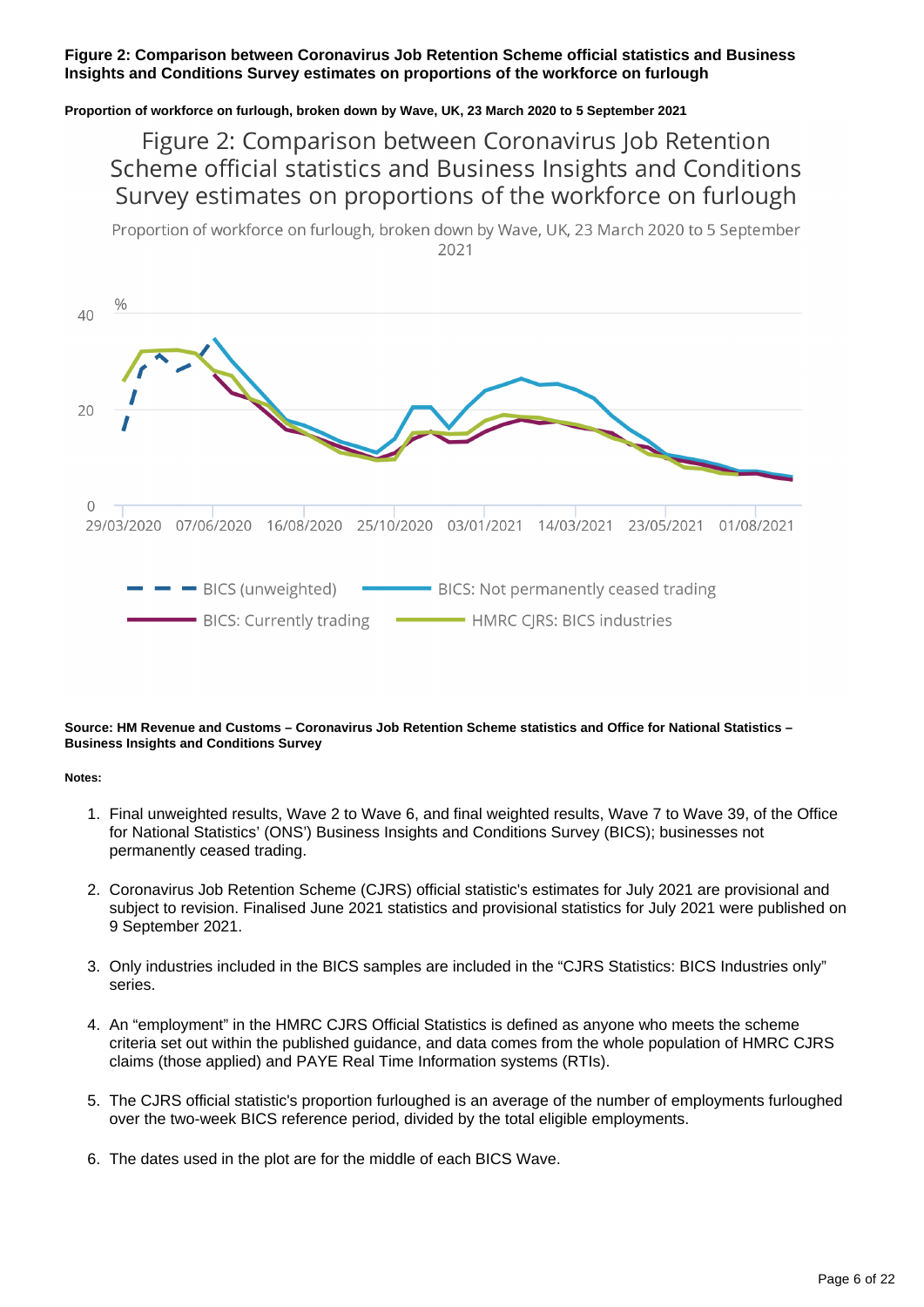For current point furlough estimates from BICS and looking forward as coronavirus (COVID-19) regulations remain relaxed, it is recommended to use the "businesses not permanently stopped trading" estimates. However, it is recommended to use the BICS "currently trading" series when reviewing as a time series or looking backwards. Please note that the BICS "currently trading" series represents a lower range for the percentage of the workforce on furlough, as the estimate does not contain paused trading businesses, which typically have a higher proportion of their workforce on furlough.

An [updated overview of the differences between the fortnightly BICS furlough estimates and HMRC's CJRS](https://www.ons.gov.uk/businessindustryandtrade/business/businessservices/articles/comparisonoffurloughedjobsdata/march2020tojune2021)  [figures](https://www.ons.gov.uk/businessindustryandtrade/business/businessservices/articles/comparisonoffurloughedjobsdata/march2020tojune2021), including the reasoning for recommendations, was published on 2 September 2021.

#### **Notes for: Headline figures**

1. An "employment" in the HMRC CJRS official statistics is defined as anyone who meets the scheme criteria set out within the published guidance. The data come from the whole population of HMRC CJRS claims (those applied) and Pay As You Earn (PAYE) Real Time Information systems (RTIs). The assessment of whether a person was employed on the qualifying dates is based on the methodology used for the joint HMRC and ONS statistics release, Earnings and employment from Pay As You Earn Real Time Information.

## <span id="page-6-0"></span>**4 . Industry insights**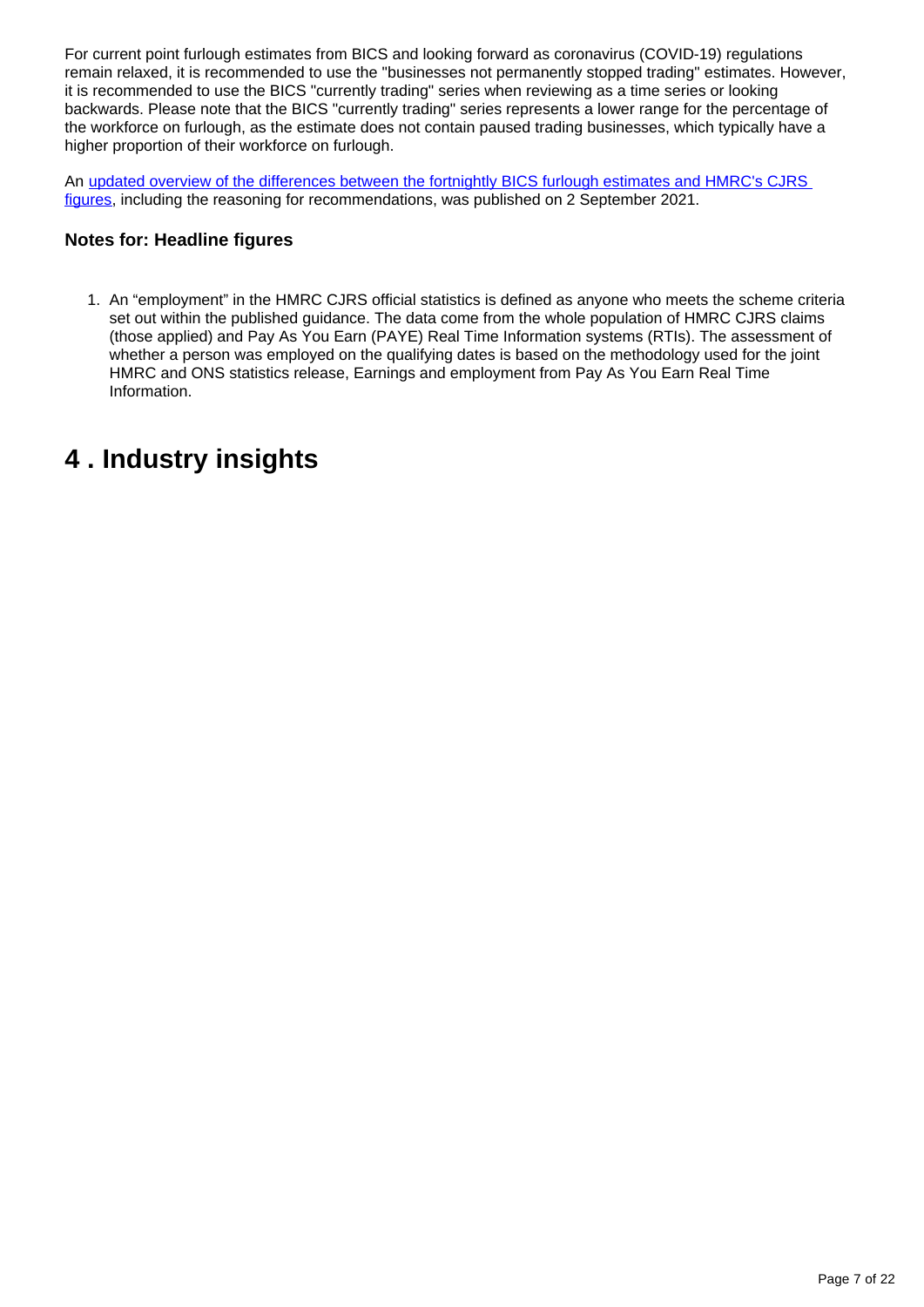### **Trading status**

#### **Figure 3: Transportation and storage remained the industry with the lowest percentage of businesses currently trading, at 80%**

**Current trading status, all businesses, broken down by industry, weighted by count, UK, 6 September to 19 September 2021**

Figure 3: Transportation and storage remained the industry with the lowest percentage of businesses currently trading, at 80%

Current trading status, all businesses, broken down by industry, weighted by count, UK, 6 September to 19 September 2021



Currently trading ● Temporarily closed or paused trading

Permanently ceased trading

#### **Source: Office for National Statistics - Business Insights and Conditions Survey**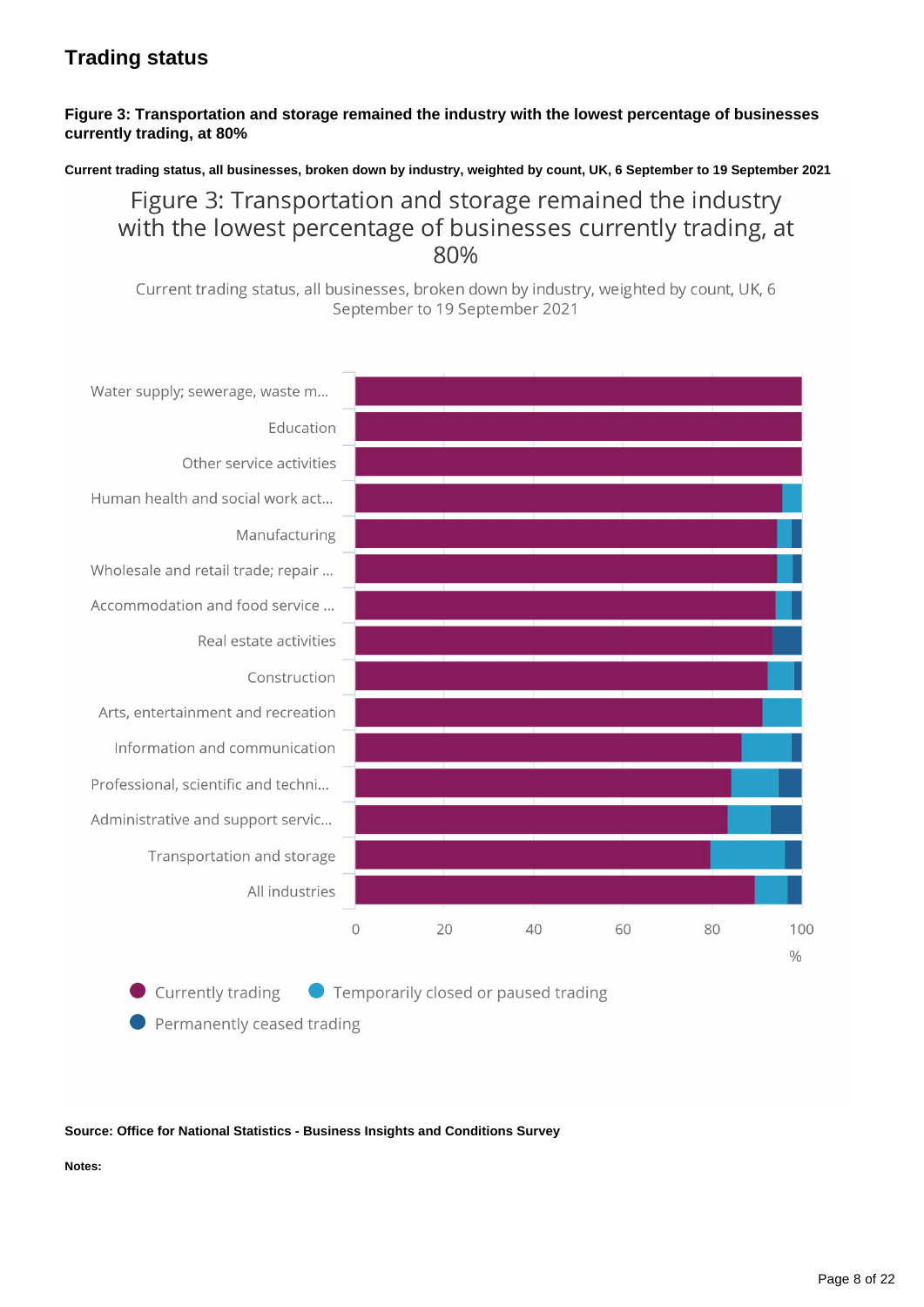- 1. Final weighted results, Wave 39 of the Office for National Statistics' (ONS') Business Insights and Conditions Survey (BICS).
- 2. For presentational purposes, currently trading categories and paused trading categories have been combined.
- 3. Industries may not sum to 100% because of rounding and percentages less than 1% being removed for disclosure purposes.
- 4. Mining and quarrying has been removed for disclosure purposes, but its total is included in "All industries".
- 5. The weighted percentage for "permanently ceased trading" can be affected by multiple businesses reporting this option over multiple waves.

The transportation and storage industry had the lowest percentage of businesses currently trading in early September 2021, at 80%. The high percentage of paused and permanently ceased traders is partly driven by the freight transport by road industry and the unlicensed carriers industry. This industry has been widely reported as [experiencing a shortage of lorry drivers](https://www.bbc.co.uk/news/57810729#:~:text=%22The%20main%20reasons%20for%20the,and%20business%20services%20group%2C%20DWF.).

The administrative and support service activities industry had the second lowest proportion of businesses currently trading, at 84% in early September 2021, and is broadly unchanged from late August 2021.

It should be noted that the definition of currently trading used within the Business Insights and Conditions Survey (BICS) refers to the business currently trading in any capacity. It does not cover whether a business has completely reopened to trading at full capacity, as experienced before the coronavirus (COVID-19) pandemic or if the business is operating at a reduced level of capacity but is still trading.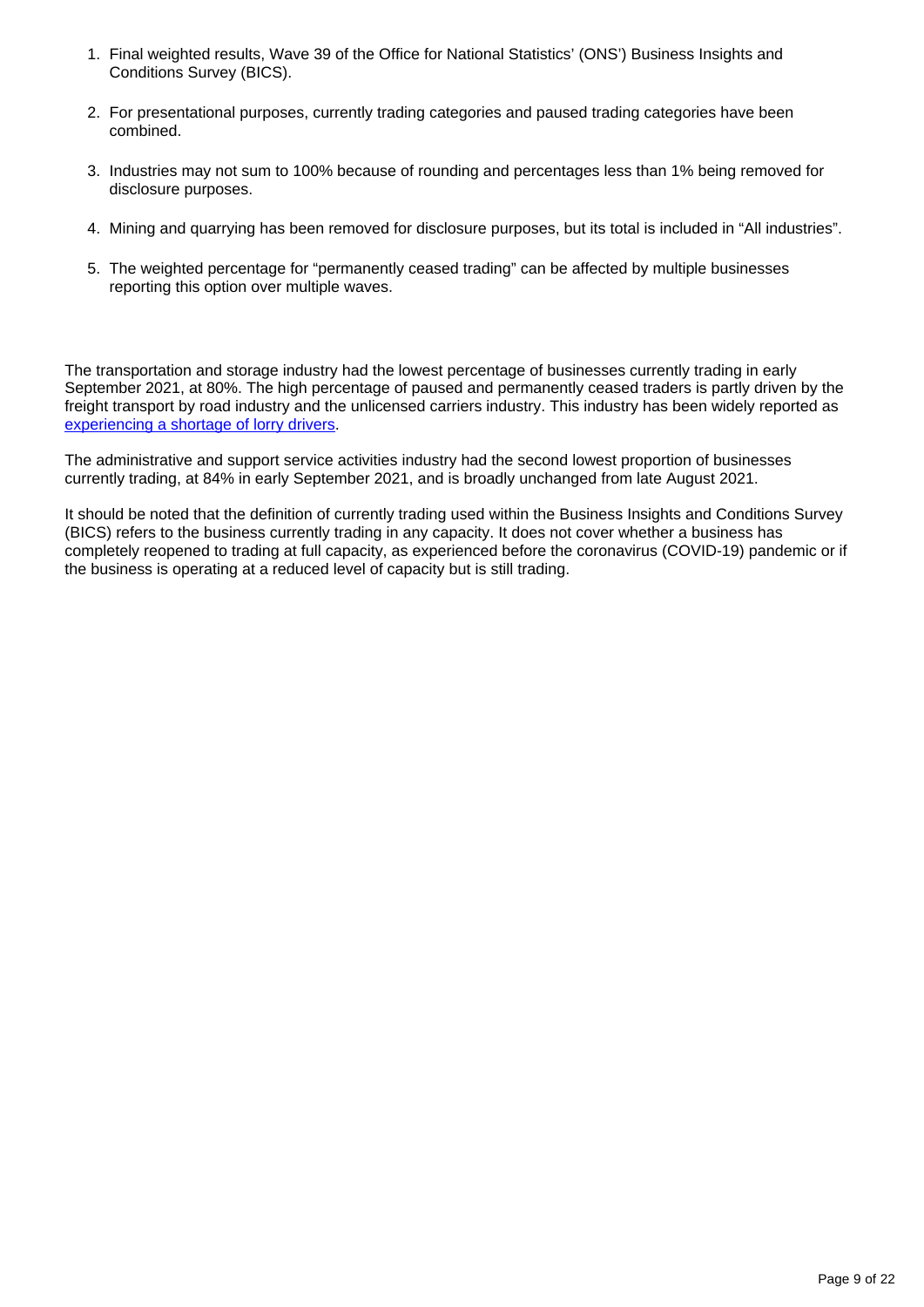### **Financial performance**

#### **Figure 4: 50% of businesses within the other service activities industry reported a decrease in turnover compared with normal expectations for this time of year**

**Impact on turnover, businesses currently trading, broken down by industry, weighted by count, UK, 23 August to 5 September 2021**

### Figure 4: 50% of businesses within the other service activities industry reported a decrease in turnover compared with normal expectations for this time of year

Impact on turnover, businesses currently trading, broken down by industry, weighted by count, UK, 23 August to 5 September 2021



#### **Source: Office for National Statistics - Business Insights and Conditions Survey**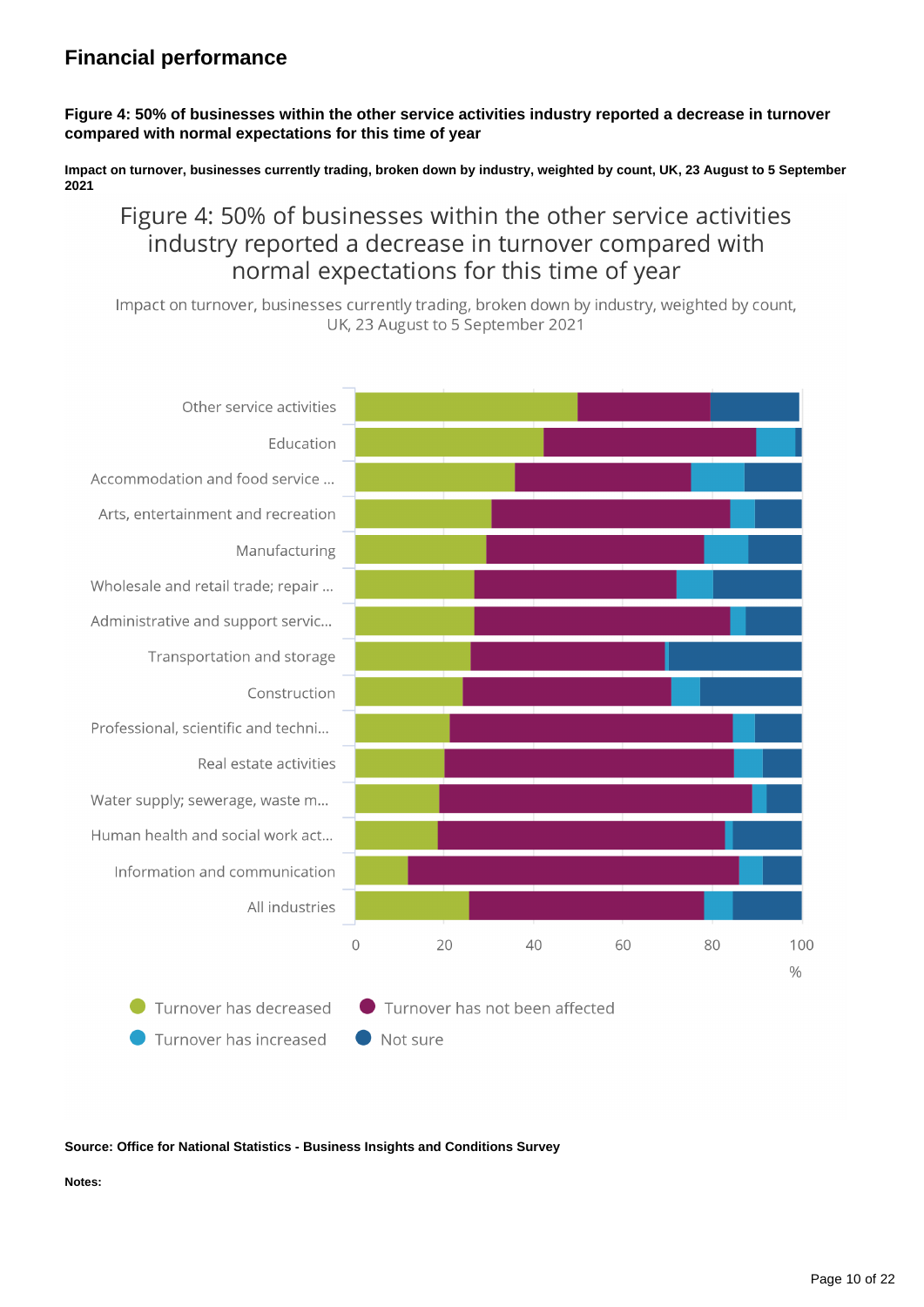- 1. Final weighted results, Wave 39 of the Office for National Statistics' (ONS') Business Insights and Conditions Survey.
- 2. For presentational purposes, decreased turnover categories and increased turnover categories have been combined.
- 3. Industries may not sum to 100% because of rounding and percentages less than 1% being removed for disclosure purpose
- 4. Mining and quarrying has been removed for disclosure purposes, but its total is included in "All industries".
- 5. Businesses were asked for their experiences for the reference period 23 August to 5 September 2021. However, for questions regarding the last two weeks, businesses may respond from the point of completion of the questionnaire (6 September to 19 September 2021).

In late August 2021, 50% of businesses in the other service activities industry reported experiencing a decrease in turnover in the last two weeks compared with normal expectations for this time of year. This high percentage is partly driven by the hairdressing and other beauty treatment sub-industry.

Seven industries have reported over 50% of businesses seeing no effect to their turnover in the last two weeks compared with normal levels for this time of year, in late August 2021. The information and communication industry reported the largest percentage reporting no effect on turnover, at 74% in late August 2021, which has increased from 58% in late July 2021. This was followed by the water supply; sewerage, waste management and remediation activities industry, real estate activities industry and the human health and social work activities industry at 70%, 65% and 64% respectively.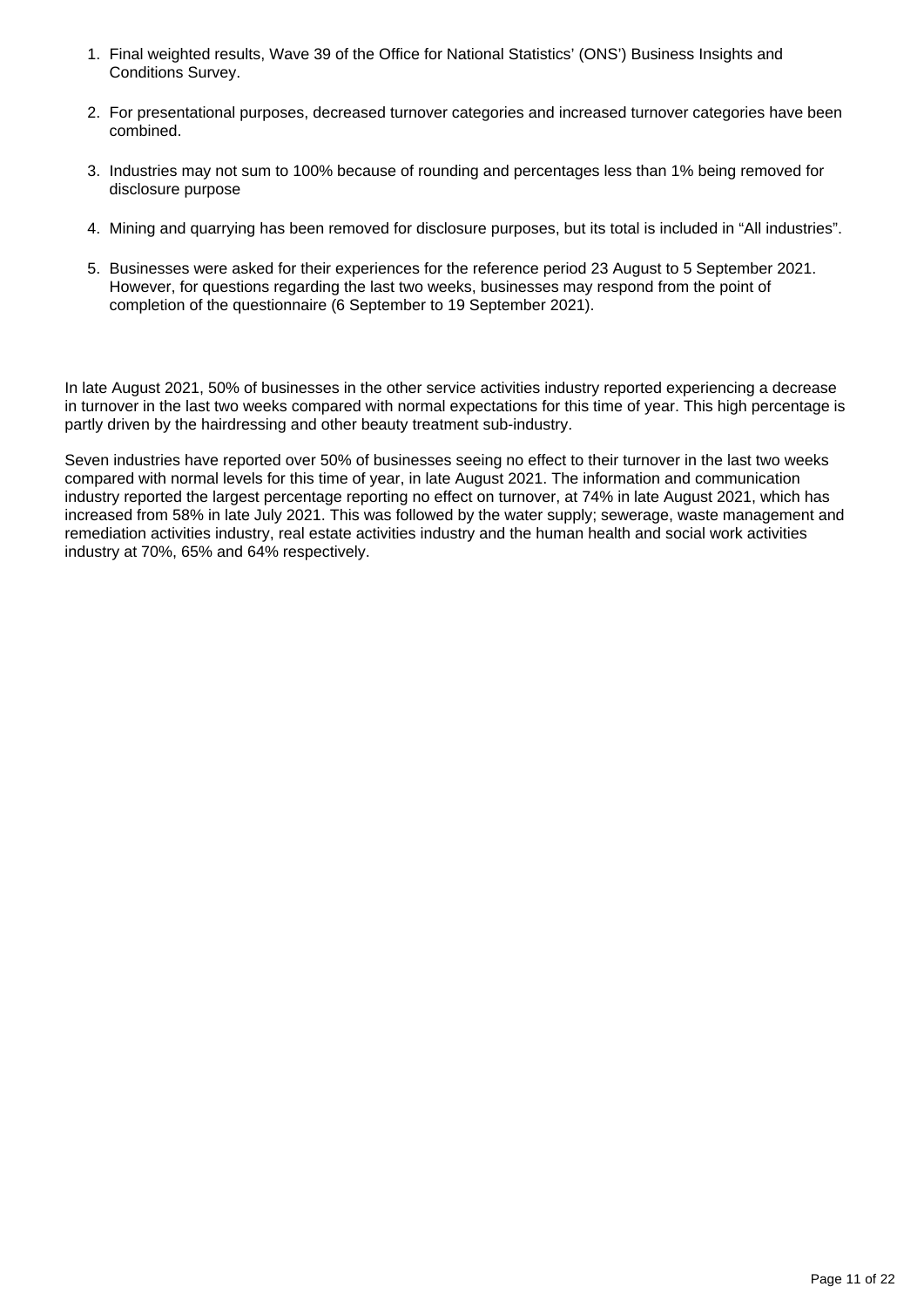### **Workforce**

#### **Figure 5: The other service activities industry reported 16% of their workforce are on furlough leave**

#### **Working arrangements, businesses not permanently stopped trading, broken down by industry, weighted by employment, UK, 23 August to 5 September 2021**

### Figure 5: The other service activities industry reported 16% of their workforce are on furlough leave

Working arrangements, businesses not permanently stopped trading, broken down by industry, weighted by employment, UK, 23 August to 5 September 2021



On partial or furlough leave

- Mainly working at the same place they were working before the pandemic
- Mainly working from home, instead of where they were working before the pandemic
- On sick leave or not working due to coronavirus (COVID-19), self-isolation or quarantine

#### **Source: Office for National Statistics - Business Insights and Conditions Survey**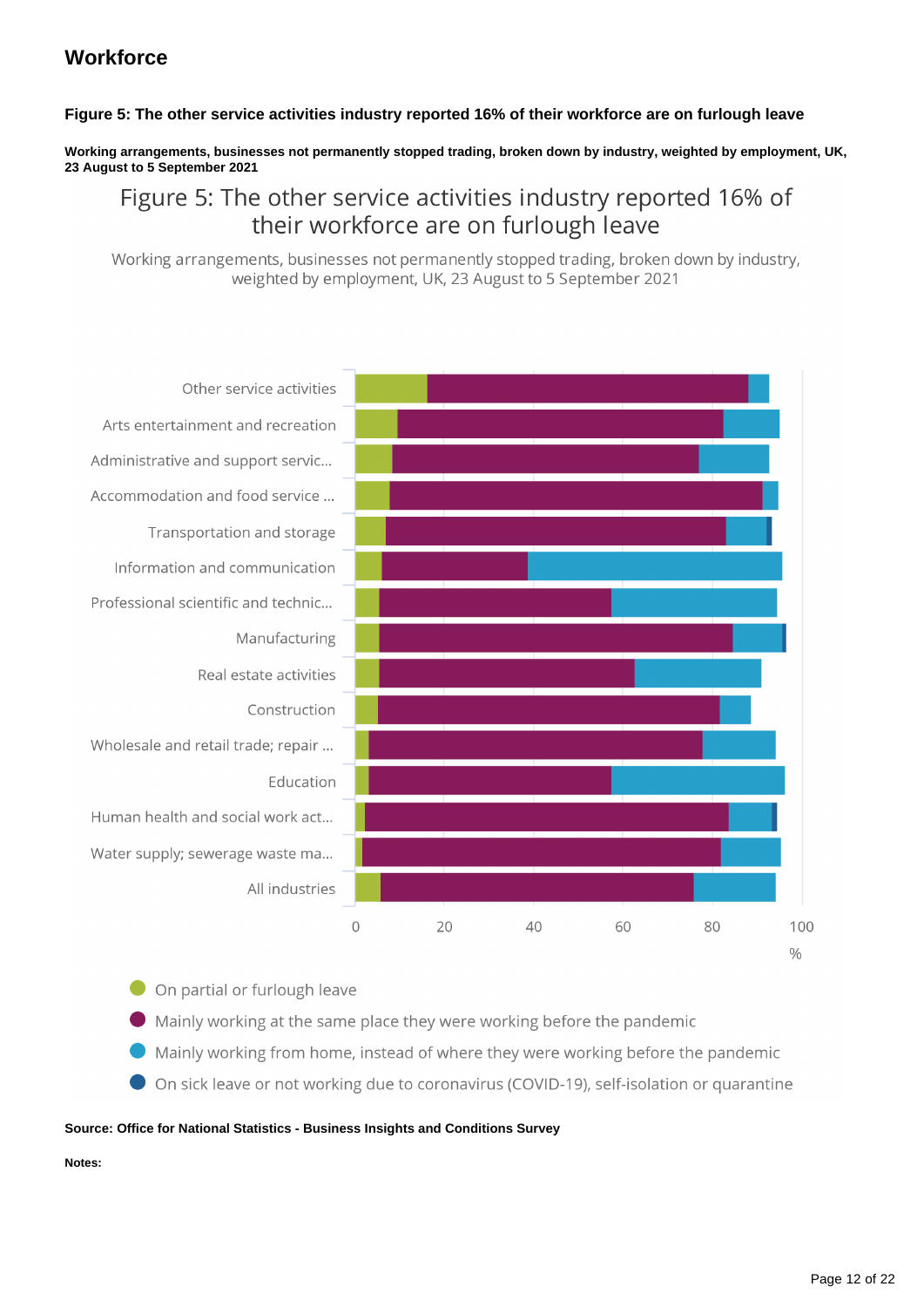- 1. Final weighted results, Wave 39 of the Office for National Statistics' (ONS') Business Insights and Conditions Survey.
- 2. Industries will not sum to 100% because of rounding, percentages less than 1% being removed for disclosure purposes, and the options "Made permanently redundant" or "Other" being removed.
- 3. Mining and quarrying has been removed for disclosure purposes, but its total is included in "All industries".
- 4. From Wave 36, the 'sickness' option was added back into the survey, the option was updated to "On sick leave or not working due to coronavirus (COVID-19), self-isolation or quarantine".
- 5. Businesses were asked for their experiences for the reference period 23 August to 5 September 2021. However, for questions regarding the last two weeks, businesses may respond from the point of completion of the questionnaire (6 September to 19 September 2021).

Approximately one in six (16%) of the workforce in the other service activities industry (which includes hairdressing and other beauty treatment businesses) were reported to be on partial or full furlough leave. This has remained broadly stable in recent weeks but has declined from a high of 79% in late January 2021. The arts, entertainment, and recreation industry reported 10% but all other industries reported fewer than 10% of the workforce on furlough leave in late August 2021.

In late August 2021, businesses reported less than 1% of their workforce were on sick leave or not working because of coronavirus, self-isolation or quarantine and the proportion has remained stable since comparable estimates began in June 2020.

## <span id="page-12-0"></span>**5 . Redundancies**

In response to being asked "does your business expect to make any of your workforce redundant over the next three months?", approximately 2% of businesses not permanently stopped trading responded "yes" in early September 2021. The top three industries reporting expected redundancies over the next three months were:

- the other service activities industry at 20%
- the human health and social work activities industry at 4%
- the administrative and support service activities industry at 3%

In comparison, 19% responded "not sure", and of those businesses who responded not sure, the transportation and storage industry, the accommodation and food service activities industry and the wholesale and retail trade; repair of motor vehicles and motorcycles industry reported the highest percentages, at 39%, 24% and 23% respectively.

## <span id="page-12-1"></span>**6 . Exporting and importing challenges**

Of currently trading businesses, 10% had exported and 12% imported in the last 12 months, and reported how their exporting or importing compared with normal expectations for this time of year. These businesses were asked about the challenges they had experienced with exporting or importing in the last two weeks.

#### **Figure 6: Exporting and importing figures from the Business Insights and Conditions Survey**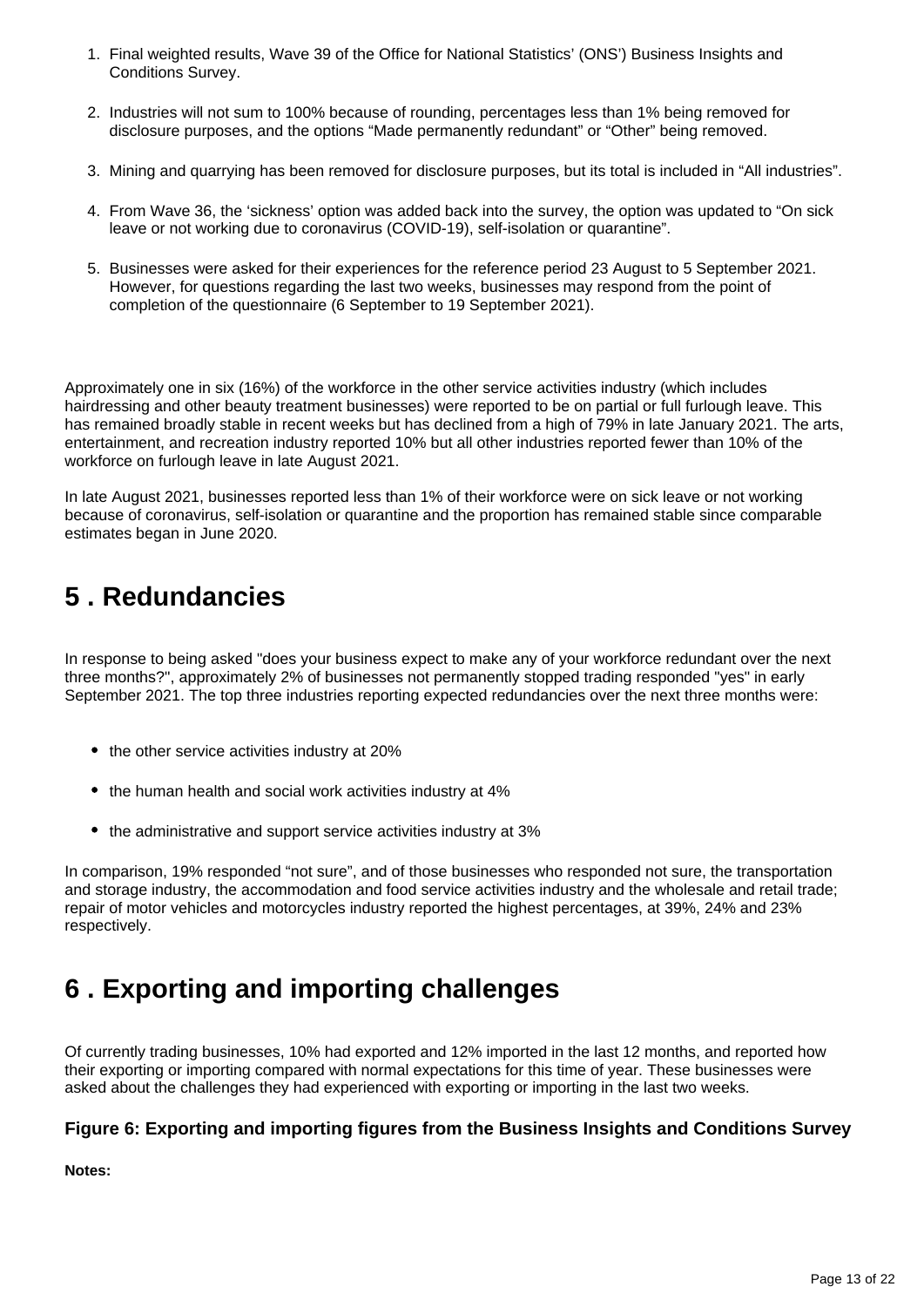- 1. Final weighted results, Wave 12 to Wave 39 of the Office for National Statistics' (ONS') Business Insights and Conditions Survey (BICS).
- 2. Data are plotted in the middle of the two-week period of each wave.
- 3. Exporting or importing compared to normal expectations: Percentage of businesses currently trading and reported they had exported/imported in the last year. For presentational purposes, "exporting/importing, but less than normal" and "not been able to export/import in the last two weeks" have been combined.
- 4. Exporting or importing challenges: Percentage of businesses currently trading, reported they had exported /imported in the last year, and reported how their exports/imports were affected. Businesses may report that exporting/importing has not been affected but are still able to report challenges.
- 5. Caution should be taken when interpreting these results based on the specific routing of this question meaning that only a small number of businesses responded.
- 6. Businesses were asked for their experiences for the reference period for each wave, however, for questions regarding the last two weeks, businesses may respond from the point of completion of the questionnaire.
- 7. Data for the period 2 November to 13 December 2020 have been modelled due to changes to the routing of the question at this time.

#### **Download the data**

#### [.xlsx](https://www.ons.gov.uk/visualisations/dvc1587/trade/datadownload.xlsx)

The proportion of currently trading businesses that experienced a challenge in importing or exporting has remained broadly stable since a large increase in January 2021. There has been an ongoing fall in the proportion of businesses saying they have not been able to import or have imported less than normal, although more than 60% of importing businesses continue to state that they have faced challenges importing. The data suggests businesses are more likely to be experiencing an importing challenge than an exporting one.

Additional paperwork and transportation costs remain the top challenges for exporting and importing, respectively, and the proportion of currently trading businesses experiencing these challenges has remained broadly stable since early May 2021.

Further industry, size band and breakdowns of trade questions by what they are exporting or importing (goods, services or both) are available in the [accompanying dataset.](https://www.ons.gov.uk/economy/economicoutputandproductivity/output/datasets/businessinsightsandimpactontheukeconomy)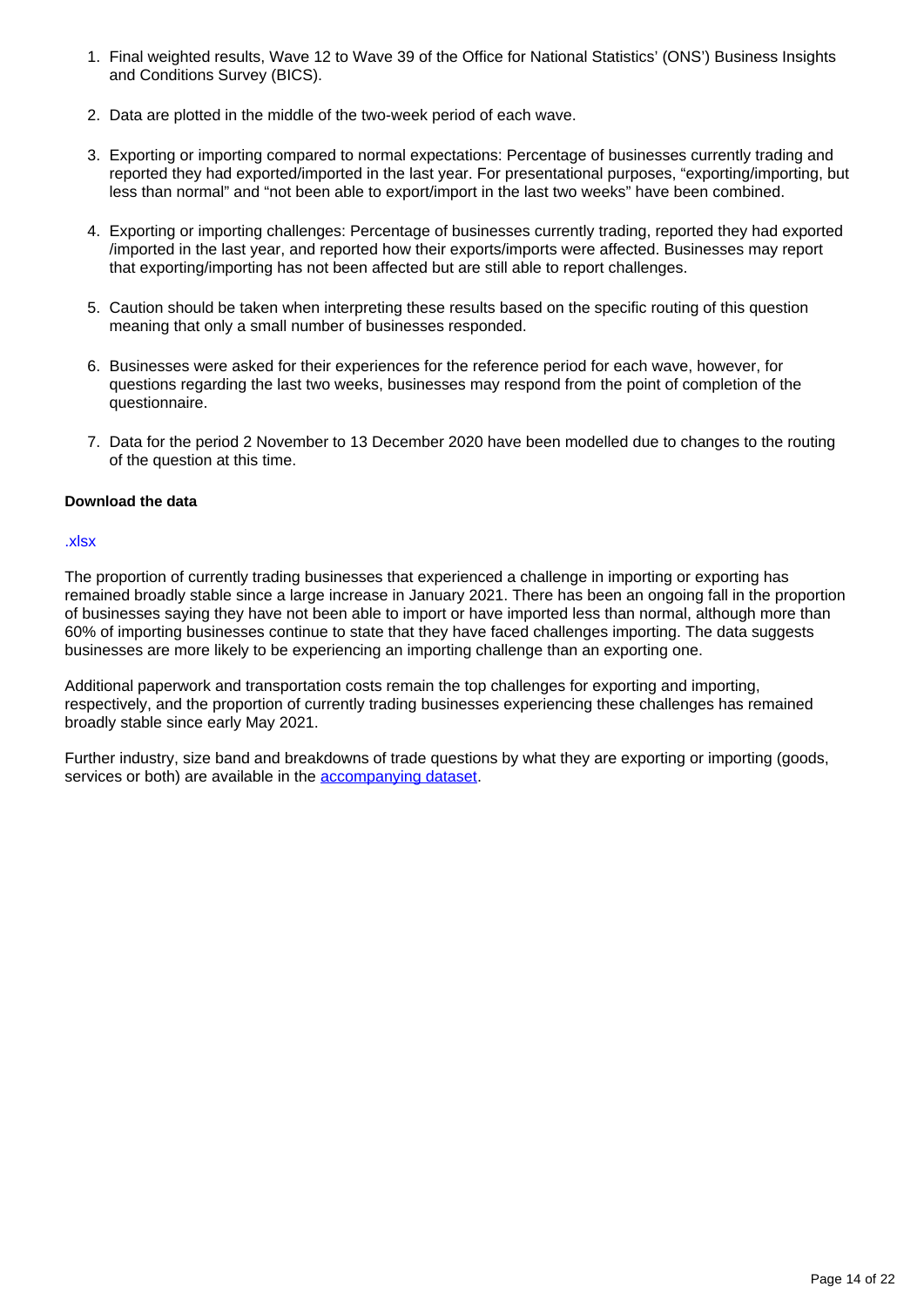## <span id="page-14-0"></span>**7 . Supply chains and stock levels**

Businesses not permanently ceased trading were asked if they were able to get the materials, goods or services they needed from within the UK in the last two weeks.

Table 1: In the last two weeks, almost one in five businesses were either not able to get the materials, goods or services they needed from within the UK, or changed suppliers or found alternative solutions to do so Intra UK procurement, businesses not permanently stopped trading, weighted by count, UK, 23 August to 5 September 2021

|                                                                                  | <b>Yes, the business business</b><br>get the materials, suppliers<br>goods or services or find<br>it needed | Yes, but the<br>alternative<br>solutions | No, the business<br>has been able to had to change has not been able<br>to get the<br>materials, goods<br>or services needed | <b>Not</b><br>applicable |
|----------------------------------------------------------------------------------|-------------------------------------------------------------------------------------------------------------|------------------------------------------|------------------------------------------------------------------------------------------------------------------------------|--------------------------|
| <b>Construction</b>                                                              | 38.2%                                                                                                       | 28.0%                                    | $8.1\%$                                                                                                                      | 25.6%                    |
| Accommodation and<br>food service activities                                     | 47.8%                                                                                                       | 16.1%                                    | 10.9%                                                                                                                        | 25.2%                    |
| Manufacturing                                                                    | 56.5%                                                                                                       | 11.6%                                    | $10.0\%$                                                                                                                     | 21.9%                    |
| Wholesale and retail trade; 42.5%<br>repair of motor vehicles<br>and motorcycles |                                                                                                             | 10.2%                                    | 12.5%                                                                                                                        | 34.8%                    |
| <b>Other service activities</b>                                                  | 57.7%                                                                                                       | $\star$                                  | 20.1%                                                                                                                        | 21.4%                    |
| <b>All industries</b>                                                            | 34.0%                                                                                                       | 10.0%                                    | 8.2%                                                                                                                         | 47.5%                    |

Source: Office for National Statistics – Business Insights and Conditions Survey

**Notes** 

- 1. Final weighted results Wave 39 of the Office for National Statistics' (ONS') Business Insights and Conditions Survey (BICS).
- 2. Industries may not sum to 100% because of rounding and percentages less than 1% being removed for disclosure purposes.
- 3. Businesses were asked for their experiences for the reference period 23 August to 5 September 2021. However, for questions regarding the last two weeks, businesses may respond from the point of completion of the questionnaire (6 September 2021 to 19 September).

Across all industries, 10% reported they were able to get the materials, goods or services they needed, but had to change suppliers or find alternative solutions to do so. This is up from 8% in early July 2021. The construction industry reported the largest percentage at 28%, an increase from 15% in early August 2021. This was followed by the accommodation and food service activities industry and the manufacturing industry at 16% and 12%, respectively.

Across all industries, 8% reported they were not able to get the materials, goods or services needed, this has remained broadly stable from early August 2021. The other service activities industry reported the largest percentage at 20%, followed by the wholesale and retail trade; repair of motor vehicles and motorcycles industry at 13%.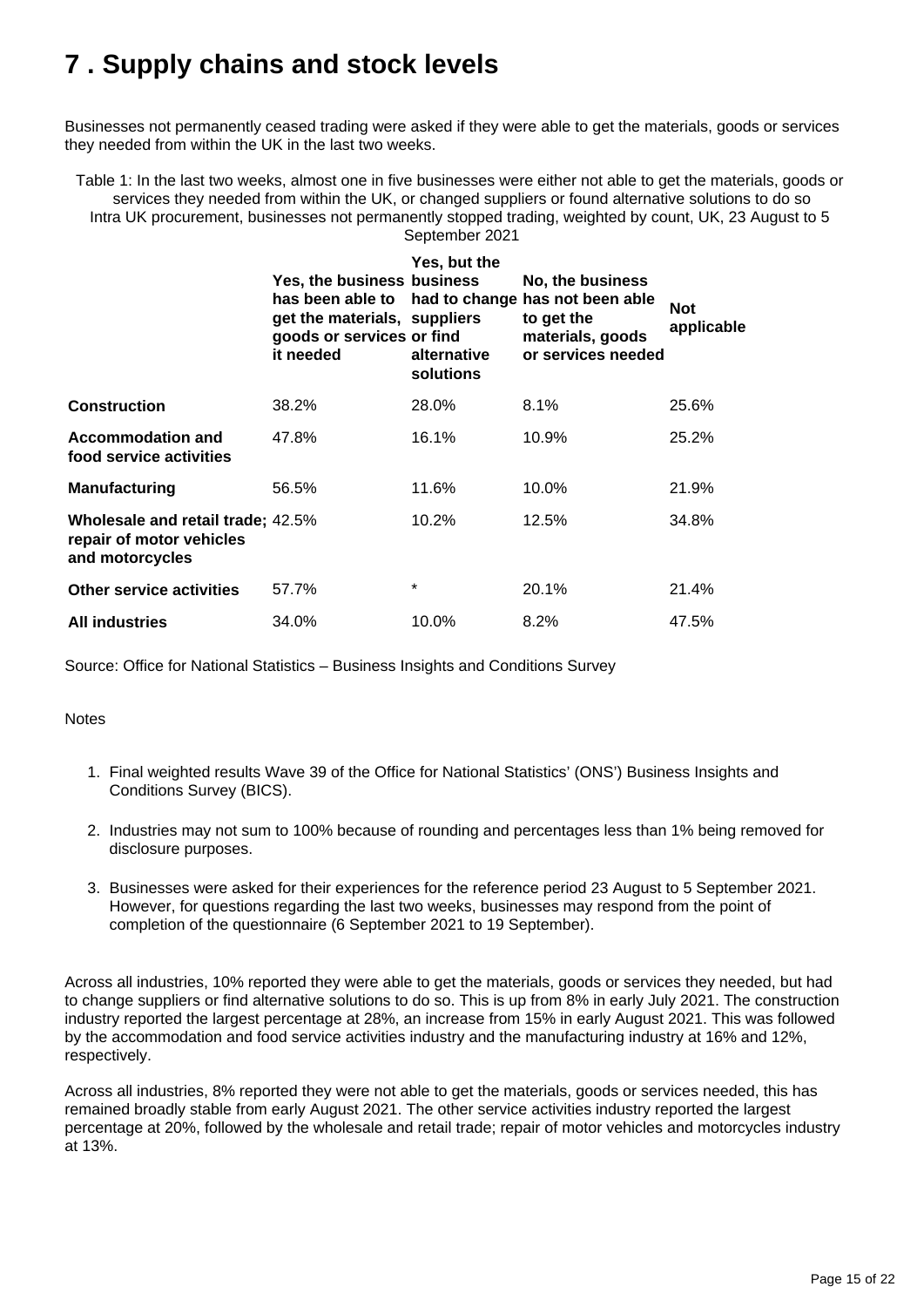In contrast, across all industries, 34% of businesses reported they were able to get the materials, goods or services they needed in late August 2021 without having to change supplier. The remaining businesses reported that supply chains were not applicable. Industries such as information and communication and education (private sector and higher education businesses only), which have a higher proportion of businesses reporting not applicable, are included in the headline figures. Also, businesses who have paused trading and respond to this question are more likely to select not applicable.

Overall, the construction industry was the top industry experiencing a change or disruption with supply chains, with 36% of businesses not permanently stopped trading reporting they either were not able to get the materials, goods or services they needed from within the UK, or had to change suppliers or find alternative solutions to do so.

Businesses not permanently stopped trading were also asked how their stock levels for the last two weeks compared with normal expectations for this time of year.

Of businesses not permanently stopped trading, 5% reported that stock levels were higher than normal, while 11% reported that stock levels were lower than normal. Almost one in four businesses (24%) reported that stock levels had not changed while the remainder either reported not sure or not applicable. These figures have remained stable since late December 2021.

The accommodation and food service activities industry reported the largest percentage of businesses that indicated stock levels were lower than normal at 30%, followed by the wholesale and retail trade; repair of motor vehicles and motorcycles industry at 23%.

The accommodation and food service activities industry also reported 27% of businesses experiencing supply chain changes or disruptions, and that the main reason for their changes in stock levels was the coronavirus (COVID-19) pandemic. In recent media, there have been reports of some businesses within the accommodation and food service activities industry experiencing [supply shortages.](https://www.bbc.co.uk/news/57810729)

For full industry breakdowns and further data surrounding the continuation of supply chains and stock levels, see the [accompanying dataset.](https://www.ons.gov.uk/economy/economicoutputandproductivity/output/datasets/businessinsightsandimpactontheukeconomy)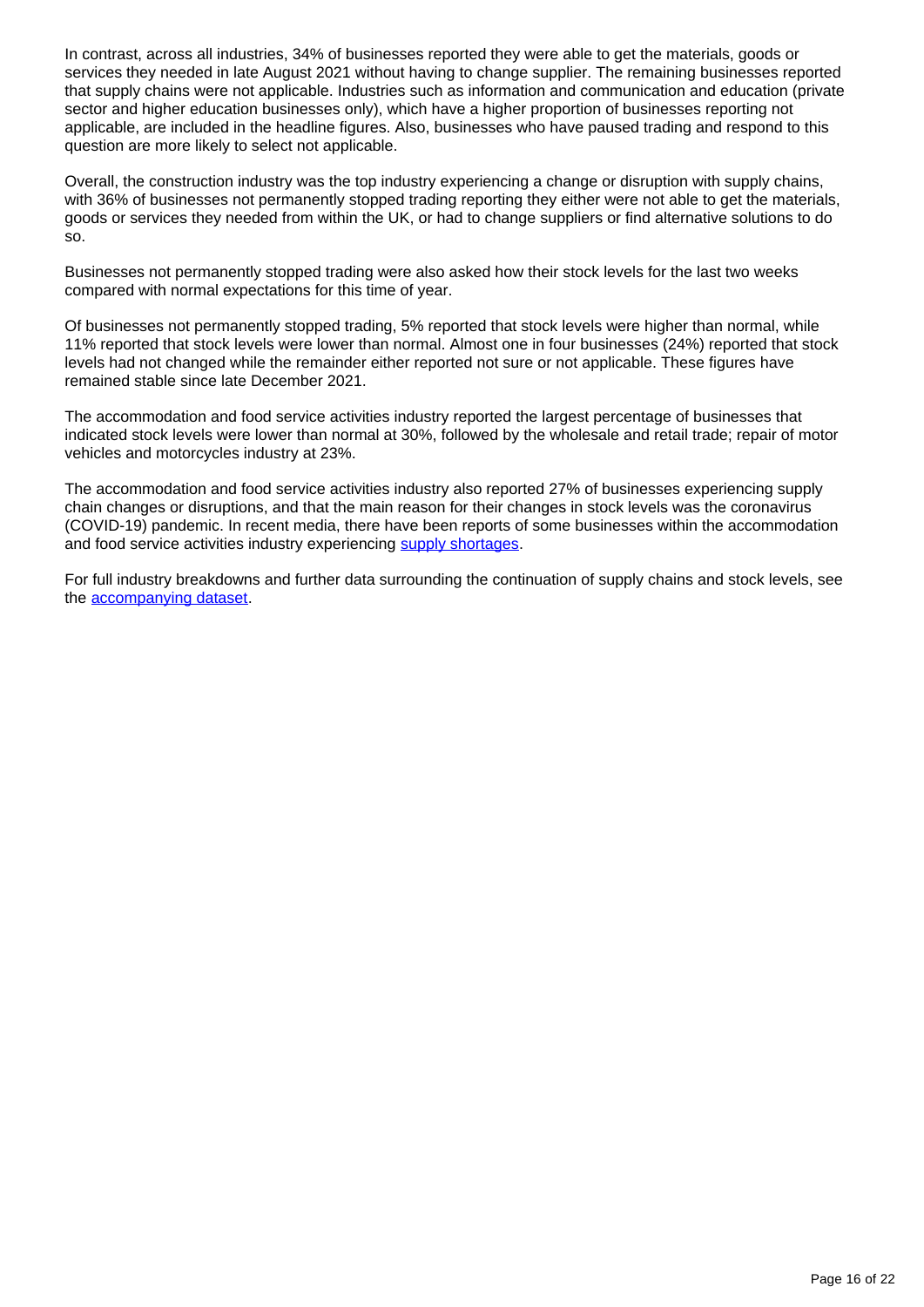## <span id="page-16-0"></span>**8 . Workplace**

Businesses were asked about the extent, and their expectations, of employees returning to their normal place of work. Of businesses not permanently stopped trading, approximately one-third of businesses reported their workforce have already returned to their normal place of work and many others are not sure or were not impacted. Expectations among businesses that gave an opinion on future return to normal place of work are shown in Figure 7.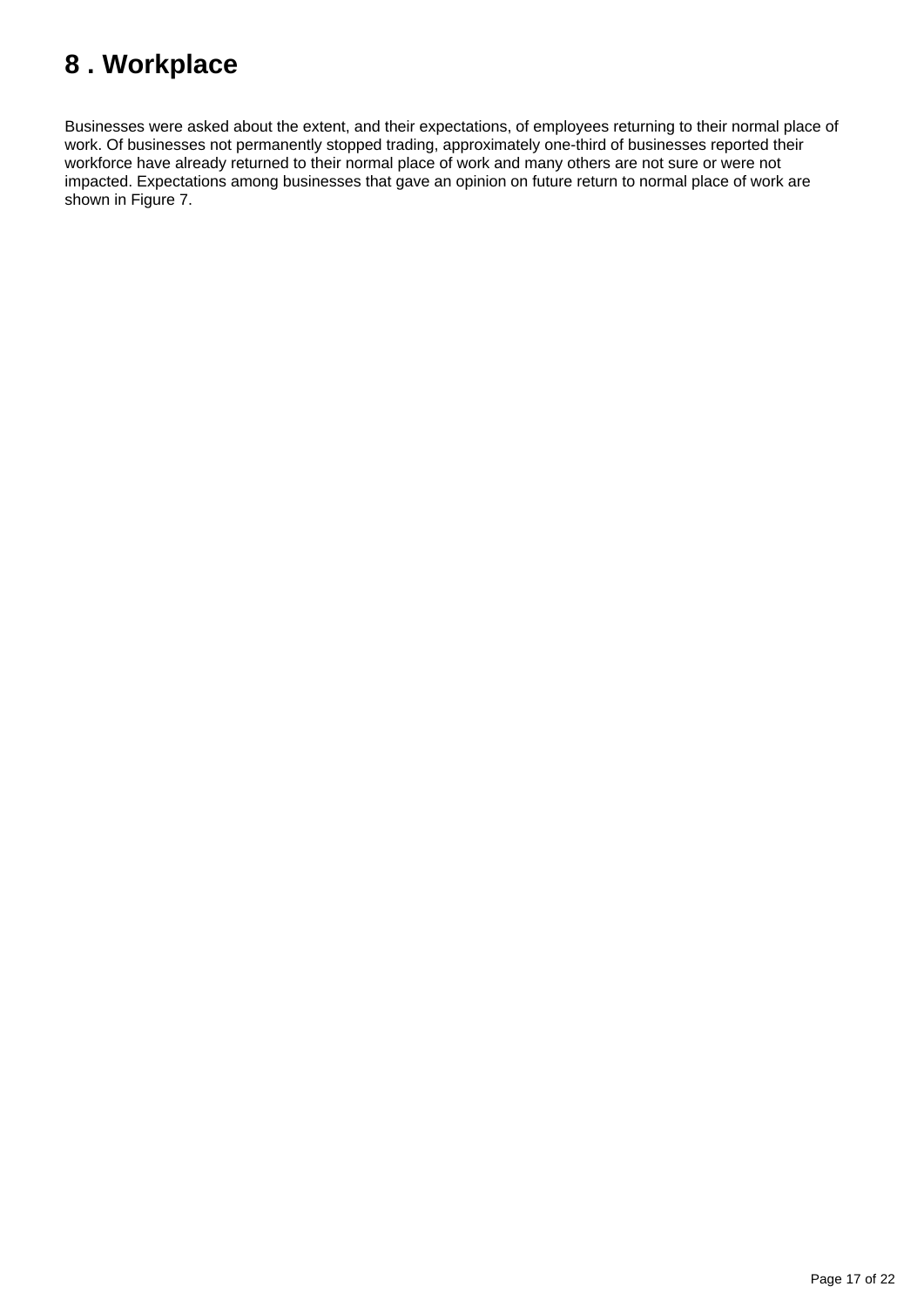#### **Figure 7: 20% of businesses in the other service activities industry expect their workforce to return to their normal place of work within the next month**

#### **Return to the normal place of work, businesses not permanently stopped, weighted by count, UK, 6 September to 19 September 2021**

### Figure 7: 20% of businesses in the other service activities industry expect their workforce to return to their normal place of work within the next month

Return to the normal place of work, businesses not permanently stopped, weighted by count, UK, 6 September to 19 September 2021



Not expecting workforce to return to their normal place of work

**Source: Office for National Statistics - Business Insights and Conditions Survey**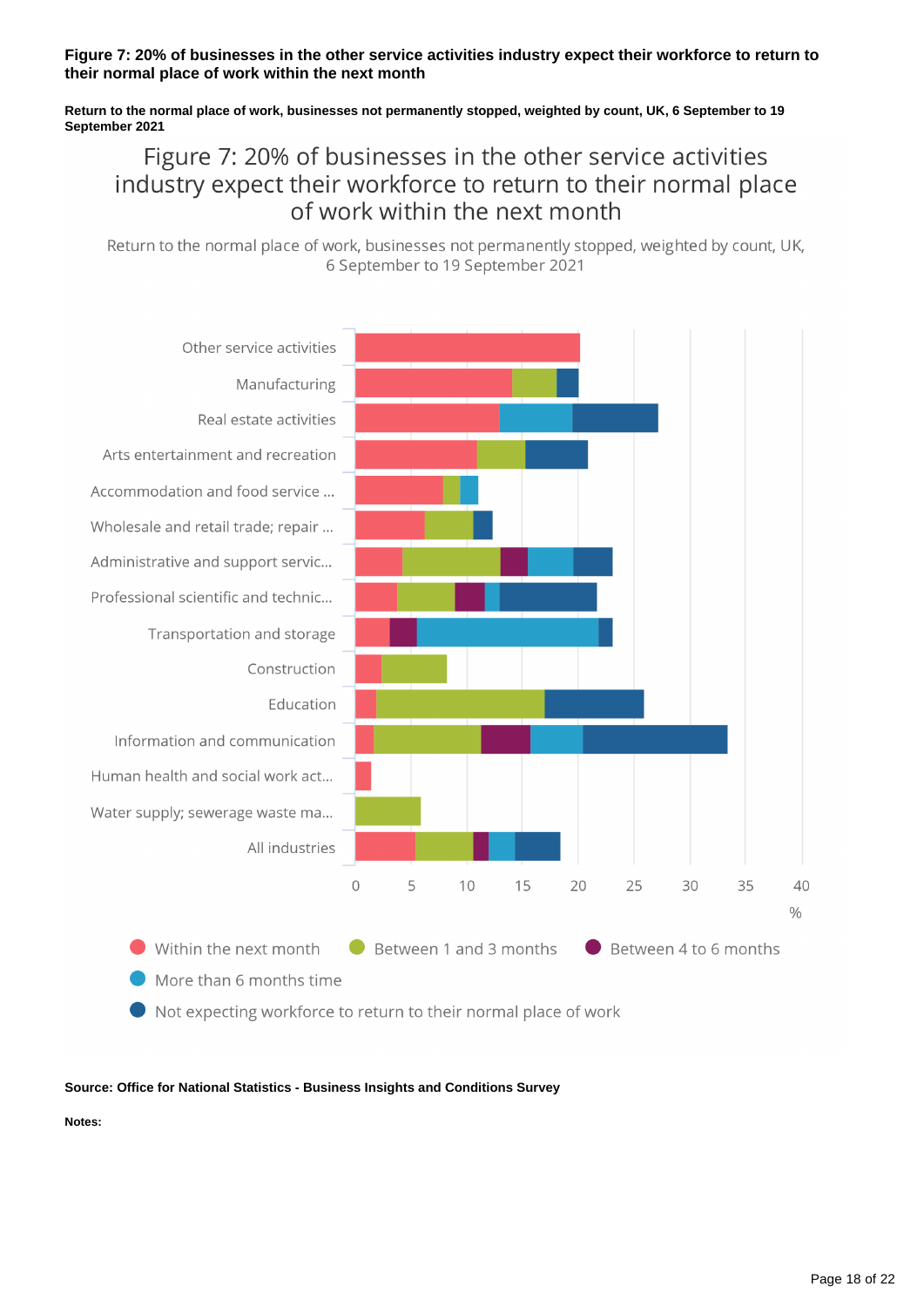- 1. Final weighted results Wave 39 of the Office for National Statistics' (ONS') Business Insights and Conditions Survey (BICS).
- 2. Industries may not sum to 100% because percentages less than 1% and the response options "workforce already returned to their normal place of work", "not sure" and "not applicable", were removed for disclosure and presentational purposes.

In early September 2021, businesses within the other service activities industry and the manufacturing industry reported 20% and 14%, respectively, that they expect their workforce to return to their normal place of work within the next month. Whereas the transportation and storage industry reported 16% of businesses expect their workforce to return in more than six months' time.

Businesses that selected a timeframe for their workforce to return to their normal place of work were also asked what percentage of the workforce they expect to return to work within that timeframe:

- More than half (57%) expect above 75% of the workforce to return to their normal place of work for businesses who expect their workforce to return within the next month, this rose to 70%
- 21% expect between 50 and 75% of the workforce to return
- 7% expect between 25 and 49% of the workforce to return
- 6% expect less than 25 of their workforce to return
- 8% reported they were not sure

Across all businesses not permanently stopped trading (that selected a timeframe for workforce to return to their normal place of work), the main considerations reported for deciding who should return were:

- both business need and employee preference (52%) with the other service activities industry reporting the highest percentage (96%)
- business need only (32%) with the accommodation and food service activities industry reporting the highest percentage (54%)

Data on full industry breakdowns are available in the [accompanying dataset](https://www.ons.gov.uk/economy/economicoutputandproductivity/output/datasets/businessinsightsandimpactontheukeconomy).

## <span id="page-18-0"></span>**9 . Business Insights and Conditions Survey data**

[Business insights and impact on the UK economy](https://www.ons.gov.uk/economy/economicoutputandproductivity/output/datasets/businessinsightsandimpactontheukeconomy)

Dataset | Released 23 September 2021

Weighted estimates from the voluntary fortnightly Business Insights and Conditions Survey (BICS) about financial performance, workforce, prices, trade, and business resilience.

This dataset includes additional information collected as part of the survey not presented in this publication.

These data are not [official statistics](https://uksa.statisticsauthority.gov.uk/about-the-authority/what-we-do/uk-statistical-system/types-of-official-statistics/) but have been developed to deliver timely indicators to help understand the impact of the coronavirus (COVID-19) pandemic and other events in a timely way.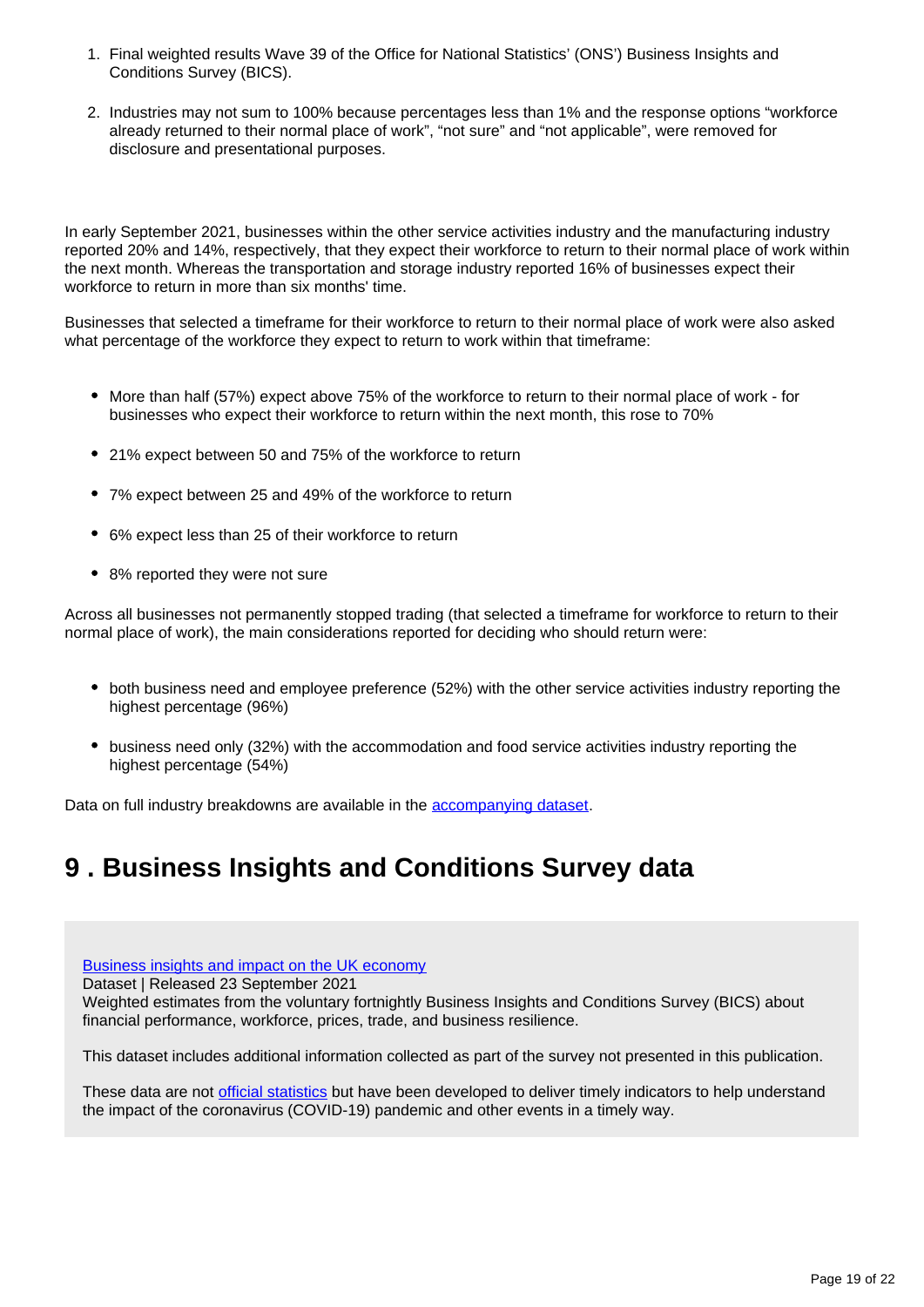### **Access to microdata**

The BICS microdata for Waves 1 to 38 can now be accessed through the [Secure Research Service \(SRS\).](https://www.ons.gov.uk/aboutus/whatwedo/statistics/requestingstatistics/approvedresearcherscheme) The BICS microdata for each wave are released on a rolling basis in the week following the publication of each wave.

The microdata are made confidential and do not disclose information on any specific business.

Only researchers accredited under the [Digital Economy Act](https://uksa.statisticsauthority.gov.uk/about-the-authority/better-useofdata-statistics-and-research/) are able to access data in the SRS. You can apply for accreditation through the [Research Accreditation Service \(RAS\)](https://researchaccreditationservice.ons.gov.uk/ons/ONS_registration.ofml). You need to have relevant academic or work experience and must successfully attend and complete the assessed Safe Researcher Training.

To conduct analysis with microdata from the SRS, a project application must be submitted to the Research [Accreditation Panel \(RAP\).](https://uksa.statisticsauthority.gov.uk/digitaleconomyact-research-statistics/research-accreditation-panel/) To access the SRS, you must also work for an organisation with an Assured Organisational Connectivity agreement in place.

## <span id="page-19-0"></span>**10 . Glossary**

### **Coronavirus**

Coronaviruses are a family of viruses that cause disease in people and animals. They can cause the common cold or more severe diseases, such as COVID-19.

### **COVID-19**

COVID-19 is the name used to refer to the disease caused by the SARS-CoV-2 virus, which is a type of coronavirus. The Office for National Statistics (ONS) takes COVID-19 to mean presence of SARS-CoV-2 with or without symptoms.

### **EU exit transition period**

The EU exit transition is the period agreed in the UK-EU Withdrawal Agreement in which the UK is no longer a member of the EU but continues to be subject to EU rules and remains a member of the single market and customs union. When the UK left the EU on 31 January 2020, it entered the transition period. The transition period came to an end on 31 December 2020.

### **Furlough**

Furlough is a temporary absence from work allowing workers to keep their job while the coronavirus (COVID-19) pandemic continues.

### **Reporting unit**

The business unit to which questionnaires are sent is called the reporting unit. The response from the reporting unit can cover the enterprise as a whole or parts of the enterprise identified by lists of local units.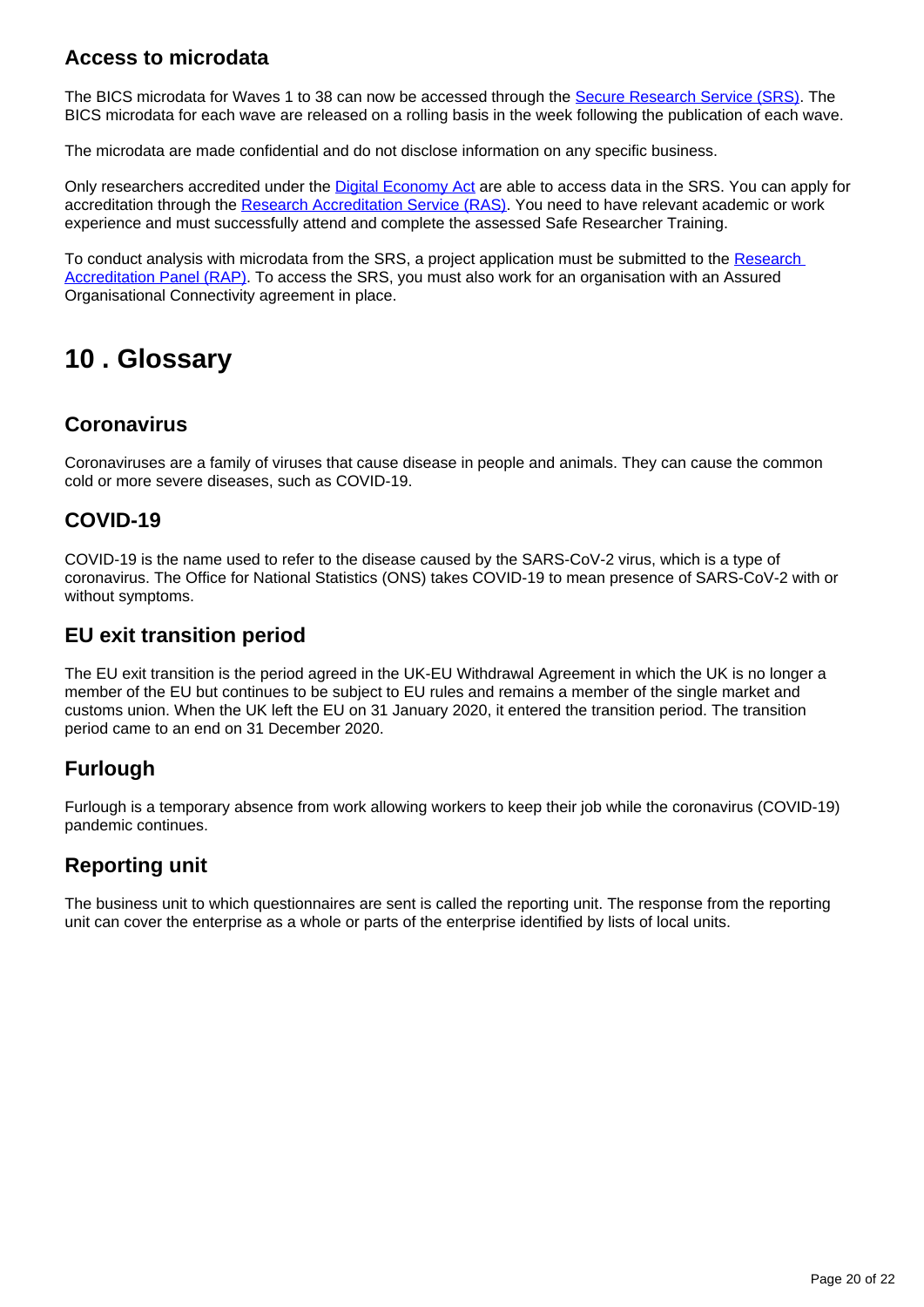## <span id="page-20-0"></span>**11 . Measuring the data**

More quality and methodology information on strengths, limitations, appropriate uses, and how the data were created is available in the [Business Insights and Conditions Survey \(BICS\) QMI](https://www.ons.gov.uk/economy/economicoutputandproductivity/output/methodologies/businessinsightsandconditionssurveybicsqmi), published 20 May 2021.

The BICS is voluntary and the results are [experimental](https://www.ons.gov.uk/methodology/methodologytopicsandstatisticalconcepts/guidetoexperimentalstatistics).

Table 2: Sample and response rates for Waves 37, 38 and 39 of the Business Insights and Conditions Survey

| Wave           | <b>Publication</b><br>Wave 37 | <b>Publication</b><br>Wave 38 | 26 August 2021 9 September 2021 23 September 2021<br><b>Publication</b><br>Wave 39 |
|----------------|-------------------------------|-------------------------------|------------------------------------------------------------------------------------|
| <b>Sample</b>  | 38.517                        | 38,437                        | 38.357                                                                             |
| Response 8,879 |                               | 8,153                         | 8.845                                                                              |
| Rate           | 23.1%                         | 21.2%                         | 23.1%                                                                              |

Source: Office for National Statistics - Business Insights and Conditions Survey

Notes

1. Response rates for all waves can be found in the accompanying dataset.

The results are based on responses from the voluntary fortnightly BICS, which captures businesses' views on financial performance, workforce, prices, trade, and business resilience. The Wave 39 survey was live for the period 6 September to 19 September 2021. For questions regarding the last two weeks, businesses were asked for their experience for the reference period 23 August to 5 September 2021. The [survey questions](https://www.ons.gov.uk/peoplepopulationandcommunity/healthandsocialcare/conditionsanddiseases/articles/businessimpactofcovid19surveyquestions/28june2021to11july2021) are available.

Please note, as part of our regular and ongoing quality assessment of our methods we recently introduced improved methods to the weighting of smaller businesses within the Business Insights and Conditions Survey (BICS) sample where we use employment and turnover to do so (first published [26 August 2021](https://www.ons.gov.uk/businessindustryandtrade/business/businessservices/bulletins/businessinsightsandimpactontheukeconomy/26august2021)). In the main, previous findings remained unaffected, there were, however, revisions to estimates for certain variables, including turnover, business resilience and proportion on full or partial furlough.

### **Coverage**

The Monthly Business Survey (MBS) covers the UK for production and only Great Britain for services. The RSI and Construction are Great Britain-focused. Therefore, the BICS will be UK for production-based industries but Great Britain for the other elements of the economy covered.

The industries covered are:

- non-financial services (includes professional, scientific, communication, administrative, transport, accommodation and food, private health and education, and entertainment services)
- distribution (includes retail, wholesale and motor trades)
- production (includes manufacturing, oil and gas extraction, energy generation and supply, and water and waste management)
- construction (includes civil engineering, housebuilding, property development and specialised construction trades such as plumbers, electricians and plasterers)

The following industries are excluded from the survey: